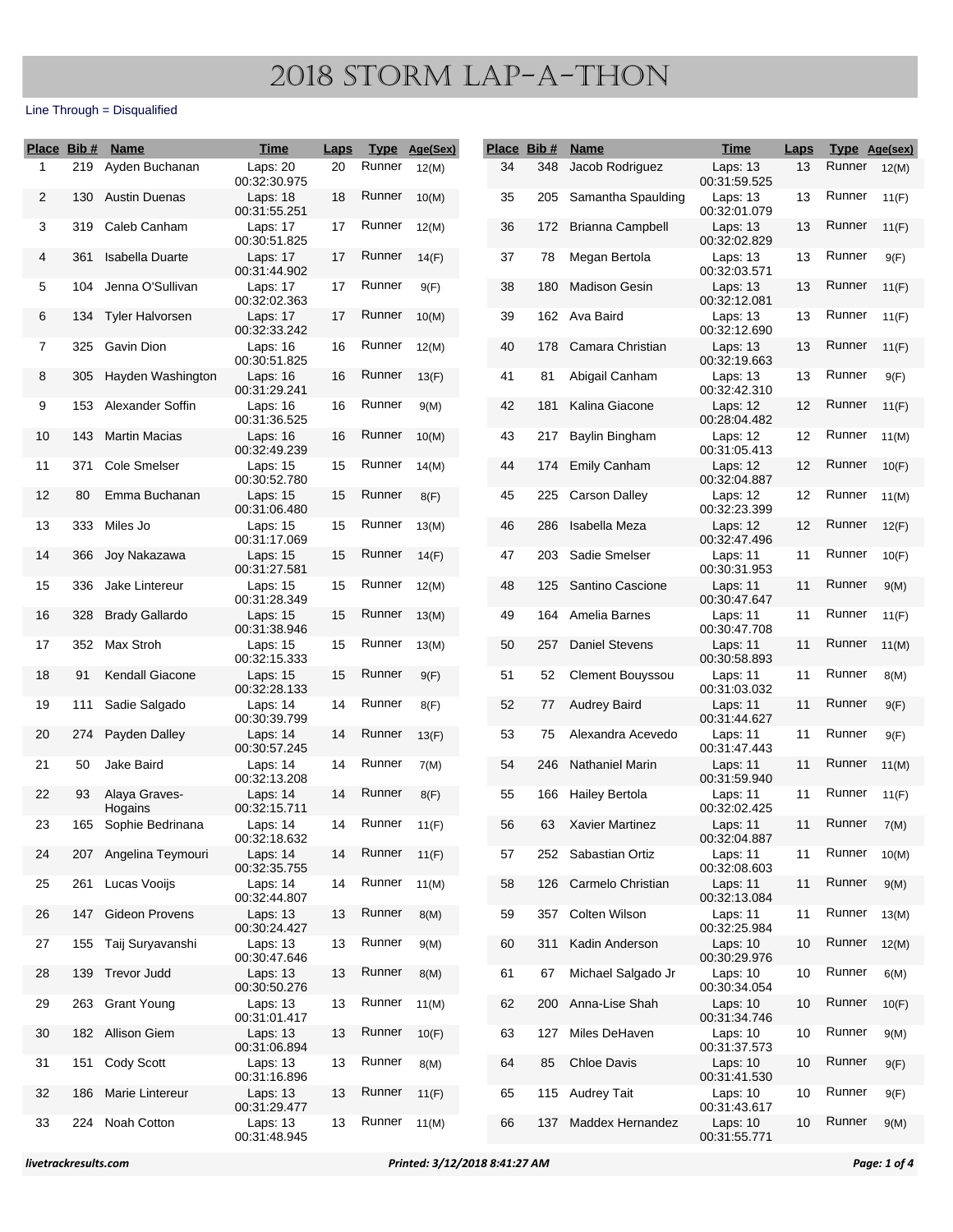| Place Bib # |     | <b>Name</b>                        | <u>Time</u>                | <b>Laps</b>     |              | Type Age(Sex) |     | Place Bib # | <b>Name</b>              | <b>Time</b>             | <b>Laps</b> | Type Age(sex) |       |
|-------------|-----|------------------------------------|----------------------------|-----------------|--------------|---------------|-----|-------------|--------------------------|-------------------------|-------------|---------------|-------|
| 67          | 250 | Caleb Ogbu                         | Laps: $10$<br>00:31:58.443 | 10              | Runner       | 10(M)         | 100 | 25          | <b>Courtney Carroll</b>  | Laps: 8<br>00:29:58.603 | 8           | Runner        | 6(F)  |
| 68          | 103 | Samantha Lee                       | Laps: 10<br>00:31:59.995   | 10              | Runner       | 8(F)          | 101 | 234         | Alazar Hunten            | Laps: 8<br>00:30:13.066 | 8           | Runner        | 11(M) |
| 69          | 69  | Nathan Striplin                    | Laps: 10<br>00:32:02.216   | 10              | Runner       | 8(M)          | 102 | 113         | Savannah Serrano         | Laps: 8<br>00:30:14.009 | 8           | Runner        | 9(F)  |
| 70          | 322 | John Costello                      | Laps: 10<br>00:32:24.436   | 10 <sup>1</sup> | Runner       | 13(M)         | 103 | 60          | Donovan<br>Kazemzadeh    | Laps: 8<br>00:30:14.817 | 8           | Runner        | 7(M)  |
| 71          | 62  | <b>Ryne Listro</b>                 | Laps: 10<br>00:32:34.521   | 10              | Runner       | 7(M)          | 104 | 355         | <b>Matthew Vooijs</b>    | Laps: 8<br>00:30:15.389 | 8           | Runner        | 13(M) |
| 72          | 94  | Reagan Gray                        | Laps: 10<br>00:32:34.521   | 10 <sup>1</sup> | Runner       | 8(F)          | 105 | 37          | Bella Quezada            | Laps: 8<br>00:30:17.654 | 8           | Runner        | 6(F)  |
| 73          | 72  | Nolan Vasquez                      | Laps: 10<br>00:32:34.914   | 10              | Runner       | 6(M)          | 106 | 30          | Tatiana Grgas            | Laps: 8<br>00:30:17.992 | 8           | Runner        | 7(F)  |
| 74          | 329 | <b>Michael Hawkins</b>             | Laps: 9<br>00:29:17.876    | 9               | Runner       | 12(M)         | 107 | 210         | Brooklyn Vasquez         | Laps: 8<br>00:30:32.807 | 8           | Runner        | 10(F) |
| 75          | 185 | <b>Faith Lawrence</b>              | Laps: $9$<br>00:29:55.317  | 9               | Runner       | 12(F)         | 108 | 211         | Madeleine Vielma         | Laps: 8<br>00:30:46.858 | 8           | Runner        | 10(F) |
| 76          | 221 | Joshua Cambaliza                   | Laps: $9$<br>00:30:06.903  | 9               | Runner       | 11(M)         | 109 | 277         | Katalina Duenas          | Laps: 8<br>00:30:48.599 | 8           | Runner        | 12(F) |
| 77          | 289 | Cayden Panariello                  | Laps: 9<br>00:30:21.177    | 9               | Runner       | 12(F)         | 110 | 176         | Nicolle Castillo         | Laps: 8<br>00:30:49.829 | 8           | Runner        | 10(F) |
| 78          | 298 | Corynn Thompson                    | Laps: 9<br>00:30:25.354    | 9               | Runner       | 13(F)         | 111 | 105         | Sofia Polo               | Laps: 8<br>00:31:21.884 | 8           | Runner        | 9(F)  |
| 79          | 68  | <b>Ethan Striplin</b>              | Laps: 9<br>00:30:34.177    | 9               | Runner       | 6(M)          | 112 | 288         | Shelby Ortega-<br>Hufana | Laps: 8<br>00:31:27.456 | 8           | Runner        | 14(F) |
| 80          | 245 | Christopher Luna                   | Laps: 9<br>00:30:50.610    | 9               | Runner       | 10(M)         | 113 | 247         | Gavin Millhench          | Laps: 8<br>00:31:33.791 | 8           | Runner        | 11(M) |
| 81          | 56  | Grayson Griswold                   | Laps: $9$<br>00:31:11.047  | 9               | Runner       | 7(M)          | 114 | 18          | <b>Ethan Miller</b>      | Laps: 8<br>00:31:36.210 | 8           | Runner        | 5(M)  |
| 82          | 209 | Reagan Thompson                    | Laps: 9<br>00:31:17.297    | 9               | Runner       | 11(F)         | 115 | 307         | Bethany Whidden          | Laps: 8<br>00:31:45.502 | 8           | Runner        | 14(F) |
| 83          | 296 | <b>Hailey Soltero</b>              | Laps: 9<br>00:31:18.984    | 9               | Runner       | 12(F)         | 116 | 287         | <b>Briana Nodine</b>     | Laps: 8<br>00:31:51.078 | 8           | Runner        | 13(F) |
| 84          | 269 | <b>Katherine Castillo</b>          | Laps: 9<br>00:31:19.574    | 9               | Runner       | 12(F)         | 117 | 236         | William Jefferson II     | Laps: 8<br>00:32:00.434 | 8           | Runner        | 11(M) |
| 85          | 92  | Emma Goldberg                      | Laps: 9<br>00:31:20.462    | 9               | Runner       | 8(F)          | 118 | 40          | Antonia Shah             | Laps: 8<br>00:32:01.530 | 8           | Runner        | 7(F)  |
| 86          | 110 | Miranda Rust                       | Laps: 9<br>00:31:20.680    | 9               | Runner       | 9(F)          | 119 | 233         | Kejhan Gory              | Laps: 8<br>00:32:03.680 | 8           | Runner        | 11(M) |
| 87          | 320 | <b>Christopher Cole</b>            | Laps: 9<br>00:31:26.953    | 9               | Runner       | 12(M)         | 120 | 65          | <b>Karsyn Quitevis</b>   | Laps: 8<br>00:32:09.892 | 8           | Runner        | 8(M)  |
| 88          | 238 | <b>Tyler Judd</b>                  | Laps: 9<br>00:31:33.379    | 9               | Runner       | 11(M)         | 121 | 285         | Andie Judd               | Laps: 8<br>00:32:21.760 | 8           | Runner        | 12(F) |
| 89          | 249 | Alexander Mucha                    | Laps: 9<br>00:31:49.140    | 9               | Runner       | 12(M)         | 122 | 373         | Daniel Zaragoza          | Laps: 8<br>00:32:22.512 | 8           | Runner        | 14(M) |
| 90          | 367 | Nicolas D'Alessandro               | Laps: 9<br>00:31:50.602    | 9               | Runner 14(M) |               | 123 | 284         | Jameela Horton           | Laps: 8<br>00:32:24.833 | 8           | Runner        | 13(F) |
| 91          | 239 | Caedmon Julian                     | Laps: 9<br>00:31:52.467    | 9               | Runner 11(M) |               | 124 | 46          | Qamryn Walker            | Laps: 8<br>00:32:24.957 | 8           | Runner        | 7(F)  |
| 92          | 260 | Nickolas Valenzuela                | Laps: $9$<br>00:31:58.264  | 9               | Runner       | 11(M)         | 125 | 133         | Jeremy Grande            | Laps: 8<br>00:32:32.675 | 8           | Runner        | 9(M)  |
| 93          | 53  | Alexander Cruz-<br><b>Boutista</b> | Laps: 9<br>00:32:13.684    | 9               | Runner       | 7(M)          | 126 | 79          | Dawn Bona                | Laps: 8<br>00:32:36.620 | 8           | Runner        | 9(F)  |
| 94          | 259 | Ross Temple                        | Laps: 9<br>00:32:19.663    | 9               | Runner       | 11(M)         | 127 |             | 276 Victoria Davis       | Laps: 8<br>00:32:40.070 | 8           | Runner        | 12(F) |
| 95          | 228 | Colin Doutt                        | Laps: 9<br>00:32:23.905    | 9               | Runner       | 11(M)         | 128 | 149         | <b>Caleb Romine</b>      | Laps: 7<br>00:19:39.922 | 7           | Runner        | 9(M)  |
| 96          | 255 | <b>Konner Quitevis</b>             | Laps: 9<br>00:32:26.287    | 9               | Runner       | 10(M)         | 129 | 117         | Olivia Vielma            | Laps: 7<br>00:27:53.637 | 7           | Runner        | 8(F)  |
| 97          | 34  | Bianca Meza                        | Laps: 8<br>00:28:36.709    | 8               | Runner       | 6(F)          | 130 | 14          | <b>Micah Grimes</b>      | Laps: 7<br>00:27:57.732 | 7           | Runner        | 4(M)  |
| 98          | 36  | <b>Torrey Price</b>                | Laps: 8<br>00:29:49.629    | 8               | Runner       | 7(F)          | 131 | 10          | <b>Tiffany Teymouri</b>  | Laps: 7<br>00:28:40.144 | 7           | Runner        | 5(F)  |
| 99          | 33  | Tereza Koudelkova                  | Laps: 8<br>00:29:57.426    | 8               | Runner       | 6(F)          | 132 |             | 202 Amara Shields        | Laps: 7<br>00:29:24.300 | 7           | Runner        | 11(F) |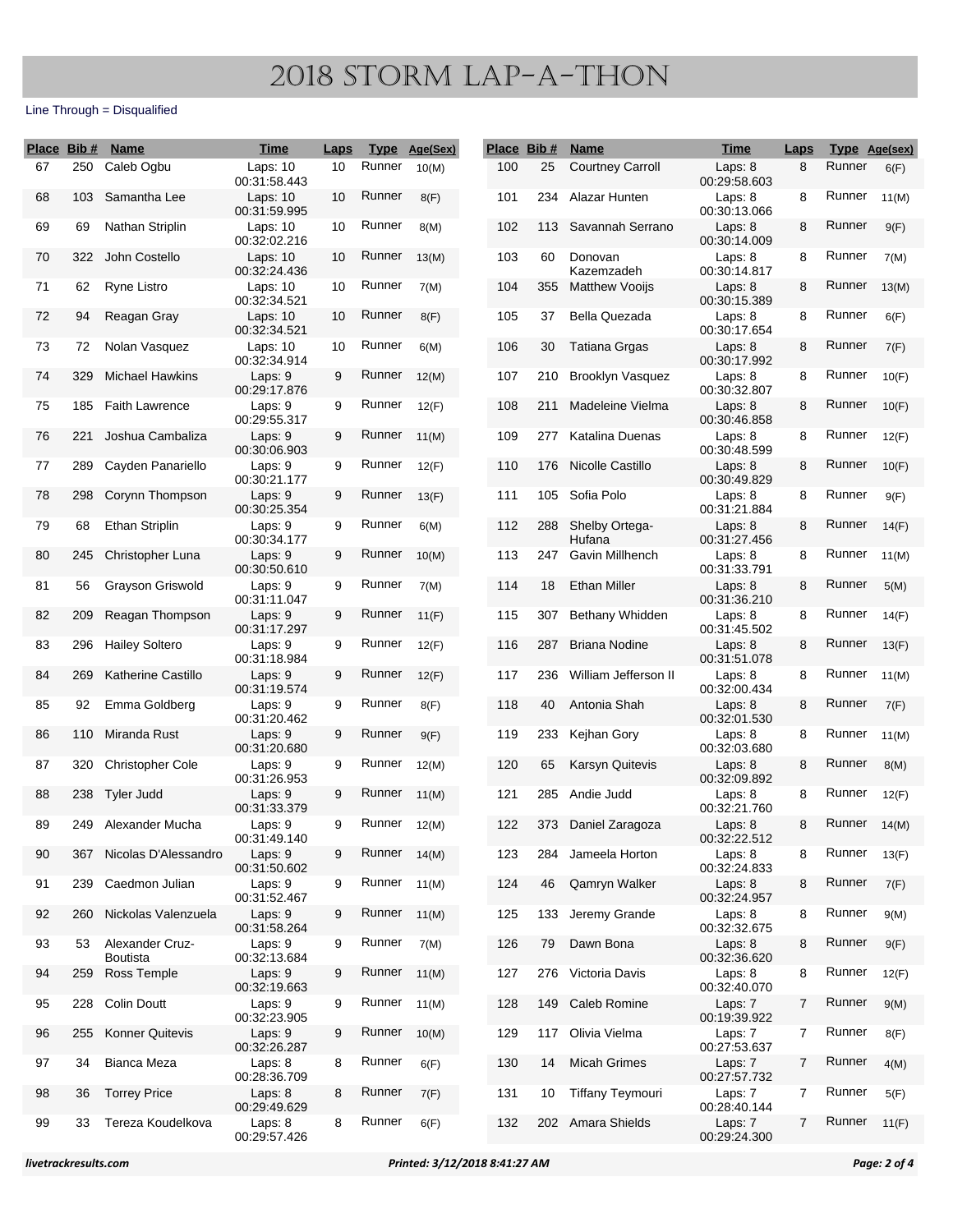| Place Bib # |     | <b>Name</b>                 | <u>Time</u>             | <b>Laps</b>    |        | Type Age(Sex) |     | Place Bib #    | <b>Name</b>              | <b>Time</b>             | <b>Laps</b> | Type Age(sex) |       |
|-------------|-----|-----------------------------|-------------------------|----------------|--------|---------------|-----|----------------|--------------------------|-------------------------|-------------|---------------|-------|
| 133         | 195 | <b>Camille Price</b>        | Laps: 7<br>00:29:25.329 | $\overline{7}$ | Runner | 11(F)         | 166 | $\overline{7}$ | Mia LaCroix              | Laps: 6<br>00:30:15.389 | 6           | Runner        | 5(F)  |
| 134         | 290 | <b>Milan Perkins</b>        | Laps: 7<br>00:29:30.557 | $\overline{7}$ | Runner | 12(F)         | 167 | 15             | Landon Kazemzadeh        | Laps: 6<br>00:30:16.959 | 6           | Runner        | 4(M)  |
| 135         | 8   | <b>Allison Miller</b>       | Laps: 7<br>00:29:31.093 | $\overline{7}$ | Runner | 4(F)          | 168 | 6              | <b>Scarlett Griswold</b> | Laps: 6<br>00:30:23.643 | 6           | Runner        | 5(F)  |
| 136         | 118 | <b>Isabel Waddell</b>       | Laps: 7<br>00:29:34.331 | $\overline{7}$ | Runner | 8(F)          | 169 | 12             | Jay Barraza              | Laps: 6<br>00:31:05.600 | 6           | Runner        | 5(M)  |
| 137         | 29  | Alyssia DeGuzman            | Laps: 7<br>00:29:54.090 | $\overline{7}$ | Runner | 7(F)          | 170 | 159            | <b>Rafiel Yoakum</b>     | Laps: 6<br>00:31:28.050 | 6           | Runner        | 8(M)  |
| 138         | 3   | <b>Tatum Dalley</b>         | Laps: 7<br>00:30:31.254 | $\overline{7}$ | Runner | 5(F)          | 171 | 152            | Ethan Smith              | Laps: 6<br>00:31:30.769 | 6           | Runner        | 8(M)  |
| 139         | 70  | Isaiah Tolentino            | Laps: 7<br>00:30:35.524 | $\mathbf{7}$   | Runner | 7(M)          | 172 | 145            | George Muwonge           | Laps: 6<br>00:31:32.465 | 6           | Runner        | 9(M)  |
| 140         | 83  | Makenna Cotton              | Laps: 7<br>00:30:38.205 | $\overline{7}$ | Runner | 9(F)          | 173 | 362            | Shania Joachim           | Laps: 6<br>00:31:42.400 | 6           | Runner        | 14(F) |
| 141         | 5   | <b>Scarlett Flatt</b>       | Laps: 7<br>00:30:41.106 | $\overline{7}$ | Runner | 4(F)          | 174 | 354            | Jacob Viger              | Laps: 6<br>00:31:49.885 | 6           | Runner        | 13(M) |
| 142         | 9   | Viviana Striplin            | Laps: 7<br>00:30:41.335 | $\overline{7}$ | Runner | 5(F)          | 175 | 317            | <b>Tyler Burns</b>       | Laps: 6<br>00:31:52.467 | 6           | Runner        | 13(M) |
| 143         | 175 | Natalia Castellon           | Laps: 7<br>00:30:42.028 | $\mathbf{7}$   | Runner | 10(F)         | 176 | 327            | Andres Fenelon           | Laps: 6<br>00:31:52.827 | 6           | Runner        | 13(M) |
| 144         | 201 | Sloane Shelofsky            | Laps: 7<br>00:30:43.960 | $\overline{7}$ | Runner | 10(F)         | 177 | 51             | Jacob Bertola            | Laps: 6<br>00:31:56.747 | 6           | Runner        | 6(M)  |
| 145         | 160 | Annie Amneus                | Laps: 7<br>00:30:45.455 | $\overline{7}$ | Runner | 10(F)         | 178 | 251            | Obiajulu Ogbuagu         | Laps: 6<br>00:31:59.995 | 6           | Runner        | 10(M) |
| 146         | 190 | Meghan McNeil               | Laps: 7<br>00:30:51.383 | $\overline{7}$ | Runner | 10(F)         | 179 | 222            | Sean Campbell            | Laps: 6<br>00:32:01.295 | 6           | Runner        | 11(M) |
| 147         | 22  | Elias Vielma                | Laps: 7<br>00:30:52.285 | $\overline{7}$ | Runner | 4(M)          | 180 | 89             | Micaella Fenelon         | Laps: 6<br>00:32:16.753 | 6           | Runner        | 8(F)  |
| 148         | 208 | <b>Emily Thompson</b>       | Laps: 7<br>00:30:52.285 | $\mathbf{7}$   | Runner | 10(F)         | 181 | 108            | Riley Roxburgh           | Laps: 6<br>00:32:23.597 | 6           | Runner        | 9(F)  |
| 149         | 308 | Alexis White                | Laps: 7<br>00:31:50.477 | 7              | Runner | 12(F)         | 182 | 4              | Sienna Descamps          | Laps: 5<br>00:25:41.330 | 5           | Runner        | 4(F)  |
| 150         | 235 | Khoa Huynh                  | Laps: 7<br>00:32:12.991 | $\overline{7}$ | Runner | 11(M)         | 183 | 21             | Evan Smith               | Laps: 5<br>00:26:37.587 | 5           | Runner        | 6(M)  |
| 151         | 27  | <b>Hazel Dalley</b>         | Laps: 7<br>00:32:15.043 | $\overline{7}$ | Runner | 7(F)          | 184 | 101            | Savannah Horat           | Laps: 5<br>00:28:26.820 | 5           | Runner        | 9(F)  |
| 152         | 74  | Jalil Yoakum                | Laps: 7<br>00:32:25.289 | $\overline{7}$ | Runner | 6(M)          | 185 | 369            | <b>Brayzon Henderson</b> | Laps: 5<br>00:29:26.843 | 5           | Runner        | 14(M) |
| 153         | 47  | Qarma Walker                | Laps: 7<br>00:32:28.983 | $\overline{7}$ | Runner | 8(F)          | 186 | 359            | Mia Brennan              | Laps: 5<br>00:29:27.514 | 5           | Runner        | 14(F) |
| 154         |     | 262 Alexander<br>Weatherman | Laps: 7<br>00:32:28.983 | $\overline{7}$ | Runner | 10(M)         | 187 | 120            | Jadyn Woods              | Laps: 5<br>00:29:27.674 | 5.          | Runner        | 8(F)  |
| 155         |     | 107 Aaliyah Quiros          | Laps: 7<br>00:32:41.880 | 7              | Runner | 9(F)          | 188 | 41             | Mzuri Shields            | Laps: 5<br>00:30:27.116 | 5           | Runner        | 7(F)  |
| 156         | 129 | Roman Duarte                | Laps: 6<br>00:20:37.385 | 6              | Runner | 8(M)          | 189 | 334            | Justice Joachim          | Laps: 5<br>00:30:44.916 | 5           | Runner        | 12(M) |
| 157         | 23  | Mason Webb                  | Laps: 6<br>00:22:09.507 | 6              | Runner | 5(M)          | 190 |                | 128 Erick Diaz           | Laps: 5<br>00:31:16.105 | 5           | Runner        | 9(M)  |
| 158         | 167 | <b>Rylee Boisel</b>         | Laps: 6<br>00:28:27.945 | 6              | Runner | 11(F)         | 191 |                | 365 Ashlynne Milton      | Laps: 5<br>00:31:45.175 | 5           | Runner        | 14(F) |
| 159         | 345 | Angelo Pulido               | Laps: 6<br>00:29:16.477 | 6              | Runner | 14(M)         | 192 | 256            | Gavin St.Peter           | Laps: 5<br>00:32:09.774 | 5           | Runner        | 11(M) |
| 160         | 313 | Alan Apolinario             | Laps: 6<br>00:29:27.019 | 6              | Runner | 14(M)         | 193 | 17             | Jamison Meeks            | Laps: 5<br>00:32:21.922 | 5           | Runner        | 5(M)  |
| 161         | 61  | Alexander Kiamba            | Laps: 6<br>00:29:32.206 | 6              | Runner | 7(M)          | 194 | 114            | <b>Sidney Stella</b>     | Laps: 5<br>00:32:35.277 | 5           | Runner        | 8(F)  |
| 162         | 321 | Syd Cole III                | Laps: 6<br>00:29:35.757 | 6              | Runner | 14(M)         | 195 | 16             | Simon Koudelka           | Laps: 4<br>00:20:38.586 | 4           | Runner        | 4(M)  |
| 163         |     | 144 Amir Morton             | Laps: 6<br>00:29:38.348 | 6              | Runner | 9(M)          | 196 | 270            | Chidera<br>Chukwumerije  | Laps: 4<br>00:23:51.729 | 4           | Runner        | 13(F) |
| 164         | 350 | Dylan Roof                  | Laps: 6<br>00:29:38.740 | 6              | Runner | 13(M)         | 197 | 351            | Vincent Stella           | Laps: 4<br>00:28:39.592 | 4           | Runner        | 12(M) |
| 165         | 66  | Brayden Roof                | Laps: 6<br>00:29:41.030 | 6              | Runner | 7(M)          | 198 | 64             | Destin McKelvey          | Laps: 4<br>00:29:33.127 | 4           | Runner        | 7(M)  |